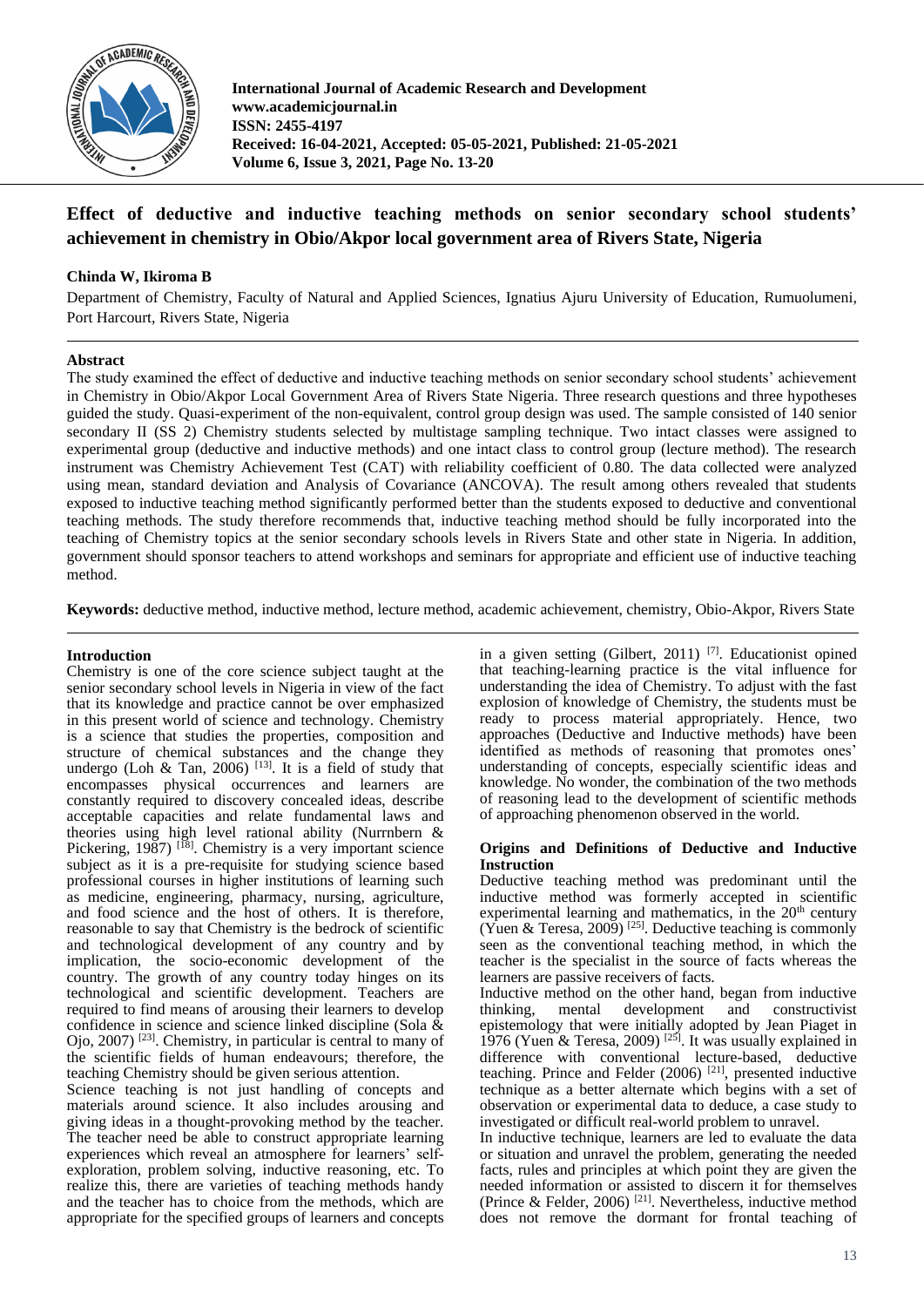concepts. The teacher assesses the students' Knowledge, lead them to question and explain it and allow the production of new knowledge (Bransford, Brown & Cocking, 1992). Figure 1 below diagrammatically illustrates how deductive and inductive approaches are carried out.



#### **Fig 1**

A deductive approach to instruction is a more teachercentered approach. This means that the teacher gives the students a new concept, explains it, and then has the students practice using the concept. For example, when teaching a new Chemistry concept, the teacher will introduce the concept, explain the rules related to its use,

and finally the students will practice using the concept in a variety of different ways. However, deductive method is often criticized because: a) it teaches concepts in an isolated way; b) little attention is paid to meaning; c) practice is often mechanical.

This method can, however, be a viable option in certain situations; for example, when dealing with highly motivated students, teaching a particularly difficult concept, or for preparing students to write exams. In contrast with the deductive method, inductive instruction makes use of student "noticing". Instead of explaining a given concept and following this explanation with examples, the teacher presents students with many examples showing how the concept is used. The intent is for students to "notice", by way of the examples, how the concept works. Using the concept of matter situation, the teacher would present the students with a variety of examples for a given concept without giving any preamble about how the concept is used. As students see how the concept is used, it is hoped that they will notice how the concept is to be used and determine what matter is. As a conclusion to the activity, the teacher can ask the students to explain the concept of matter with examples as a final check that they understand the concept.

#### **Stages of Deductive and Inductive Teaching Methods**



**Fig 2:** Stages of deductive and inductive teaching method

Deductive method for educating depends on an allowance; it continues from general to specific and from dynamic and cement. In this technique for instructing the teacher tells the standard, head or law to the learner and afterwards, the average is introduced, authority or regulation with the assistance of explicit models. Above all else, the standards are given, and after that, learners are approached to apply these guidelines to tackle more issues. This strategy is utilized for showing fundamental science in junior auxiliary, higher optional or higher classes. The deductive methodology continues from the general (rules, laws, administrators or recipe) to explicit (models), obscure to know, unique direction to solid model and from complex to basic. A deductive technique for instructing includes away

from the issue, looking for a provisional theory, planning a speculative idea, and checking (See figure 2) for compelling acknowledgement of the case. Deductive thinking or sensible derivation or "top-down" rationale, is the way toward thinking from at least one proclamation to arrive at a consistently certain resolution. The deductive technique for teaching is very surprising from an inductive strategy. A deductive method is more teacher focused methodology which implies that the teacher gives the learner another idea, clarifies it, and afterwards has the learner utilize the concept.

The inductive strategy depends on the rule of acceptance. Enlistment intends to set up a generally accepted fact by indicating that on the off chance that it is valid for a specific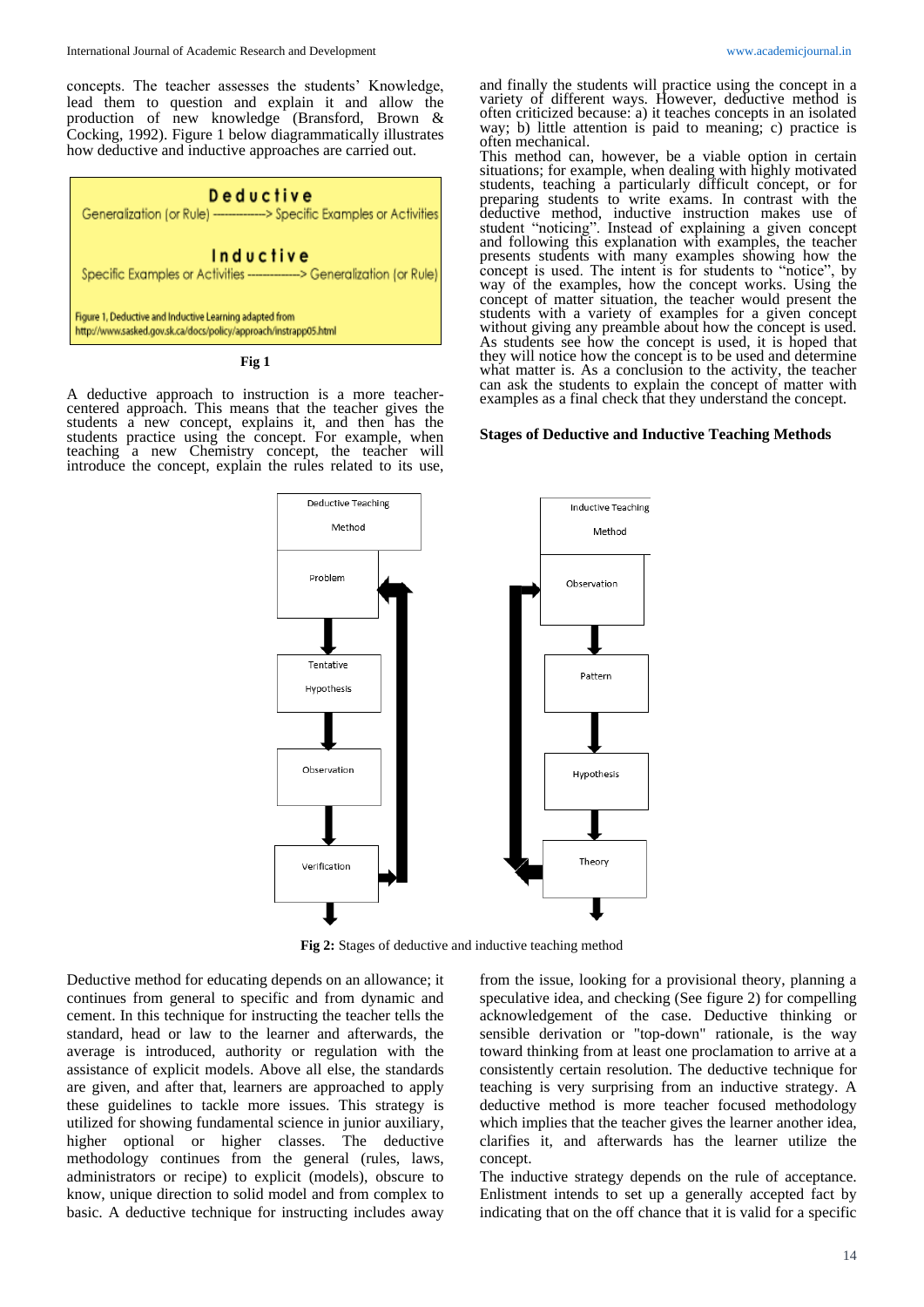case and is further validation for a sensibly sufficient number of instances then it is useful for all such claims. Consequently, in this strategy, from the outset stage, an issue is tackled based on past information, thinking, thinking and knowledge of the student. At this stage, learner doesn't think about any equation, standard or technique for tackling the given issue. When a satisfactory number of comparable models, realities or items are introduced to the students, they attempt to come to a result for each one of those (See figure 2). The inductive teaching technique is profoundly dug in science training, utilizing the inductive technique. The teacher gives the students or learner a particular test or issue, for example, an investigation that should be deciphered or a certifiable issue should be tackled. The learners should then utilize their baseinformation to research, test, investigate and reach their own decision or arrangement. The inductive strategy, which is usually deciphered in schools as the logical technique is generally utilized as a guide for perception, request based learning and fills in as a rule for student examination concerning next to zero consideration is at first paid to the subject of why any of that is being done, what true wonders can the models clarify, what viable issues would they be able to be utilized to address, and why the learners should often think about any of it. The lone inspiration to discover that learners get on the off chance that they get any whatsoever is a proposal that the material will be significant later in the educational program or vocations (Prince & Felder,  $2006$ ) <sup>[21]</sup>. In inductive teaching, just different realities and models are introduced to the students and from where they need to discover or set up an overall equation. Along these lines, it is a strategy for developing a recipe with the assistance of a sufficient number of solid models. Hence, an inductive method for showing leads from known to obscure, specific to general or guide to available standard and cement to extract. At the point when various solid cases have been perceived, the student himself can endeavour for speculation.

Literatures reviewed on the application of inductive and deductive methods for teaching, demonstrates that both teaching methods are unique; however, very successful. There have been a number of such investigations on using inductive and deductive instructing methods to a few subjects. For instance; Obeidat and Alomari (2020) [19] investigated the impact of using inductive and deductive teaching upon EFL undergraduate students' achievement at the Hashemite University. More specifically, the study explored the effect of using inductive and deductive approach on students' achievement in some grammatical issues included a book adopted for teaching Grammar in the Department of English Language and Literature. The research instrument used was a pre-post-test developed by the researchers. Two groups of students are chosen for the purpose of the study. Whereas the experimental group was taught through inductive approach, the controlled group was taught through the deductive approach. Results show significant differences between the means of students' scores in the two groups on the post-test, in favour of the experimental group. Results also reveal no significant differences according to study-year, the type of school they graduated from, and gender. In the light of these results, the researchers suggest some recommendations for TEFL researchers and EFL instructors.

In a similar study conducted by Gorat and Prijambodo

(2013) [8] , who investigated the effect of using deductive and inductive approach in teaching English to 64 students (32 in each section) on their conditional sentence mastery, it was found that inductive teaching approach was more effective than deductive teaching approach. Also in a study carried out by Eriksson (2014)<sup>[6]</sup>, who examined the effectiveness of modified inductive learning of English grammar among foreign language students, it was also found that the inductive method was more effective than the deductive.

Berendse  $(2012)$ <sup>[2]</sup> examined the efficiency of deductive and inductive method in Uteract University, Netherland, and the participants were 54 secondary school students. Pretest and post-test design was used in the study but the pretest differed from the post-test. The data collected were analyzed using t-test to ascertain whether there is significant difference between deductive and inductive method of teaching of past simple and present perfect tense in English Language. The finding of the study shows that deductive method was more efficient in teaching English tenses and it had an influence in long term memory.

Emre  $(2015)$ <sup>[5]</sup> explored the effects of inductive grammar instruction and deductive grammar instruction on the acquisition of conditionals and relative clauses in three aspects: written production, i. e. grammar accuracy in writing tasks, grammar test scores and students' and the instructor's perspectives. The study was carried out with 38 intermediate level EFL (English as a Foreign Language) students. During a four-week period, one instructor taught grammar to two groups. In the inductive group, the students worked on consciousness-raising tasks to discover the meanings and rules of the target grammatical structures. Later, they received feedback from the instructor. In the deductive group, the instructor explained the meanings and the rules of the target grammatical structures directly.

The grammar pre and post-test scores did not reveal a statistically significant difference between the scores of the two groups. Furthermore, there was not a statistically significant difference between the writing tasks of the two groups in terms of grammar accuracy. The questionnaire administered in the inductive group implied that the learners generally had positive perspectives on inductive learning. The interview conducted with the instructor revealed that she regarded inductive approach as a more interactive but less practical way of teaching. Nevertheless, she preferred inductive teaching on condition that the students were motivated and the target structures were new to them. In the light of these findings, teachers and material developers might consider involving both approaches in their practices and work in order to ensure variety the paper concluded.

Adams, Onwadi and Idika  $(2021)$ <sup>[1]</sup> investigated the impacts of Inductive Teaching Method (ITM) and Deductive Teaching Method (DTM) on the performance of Junior Secondary School three (JSS III) students in Basic science. The study applied a pretest-posttest quasiexperimental design. Six (6) junior secondary schools three (JSS III) were purposively chosen inside Abuja Municipal Area Council (AMAC), of the Federal Capital Territory (FCT), Nigeria. A total of six hundred and twenty (620) participants comprising of three hundred and fifty-five (355) male students and two hundred and sixty-five (265) were involved in the study. The intact class was used in each of the selected schools, and the instruments for data collection was the Basic Science

Performance Test (BSPT). The arithmetic means standard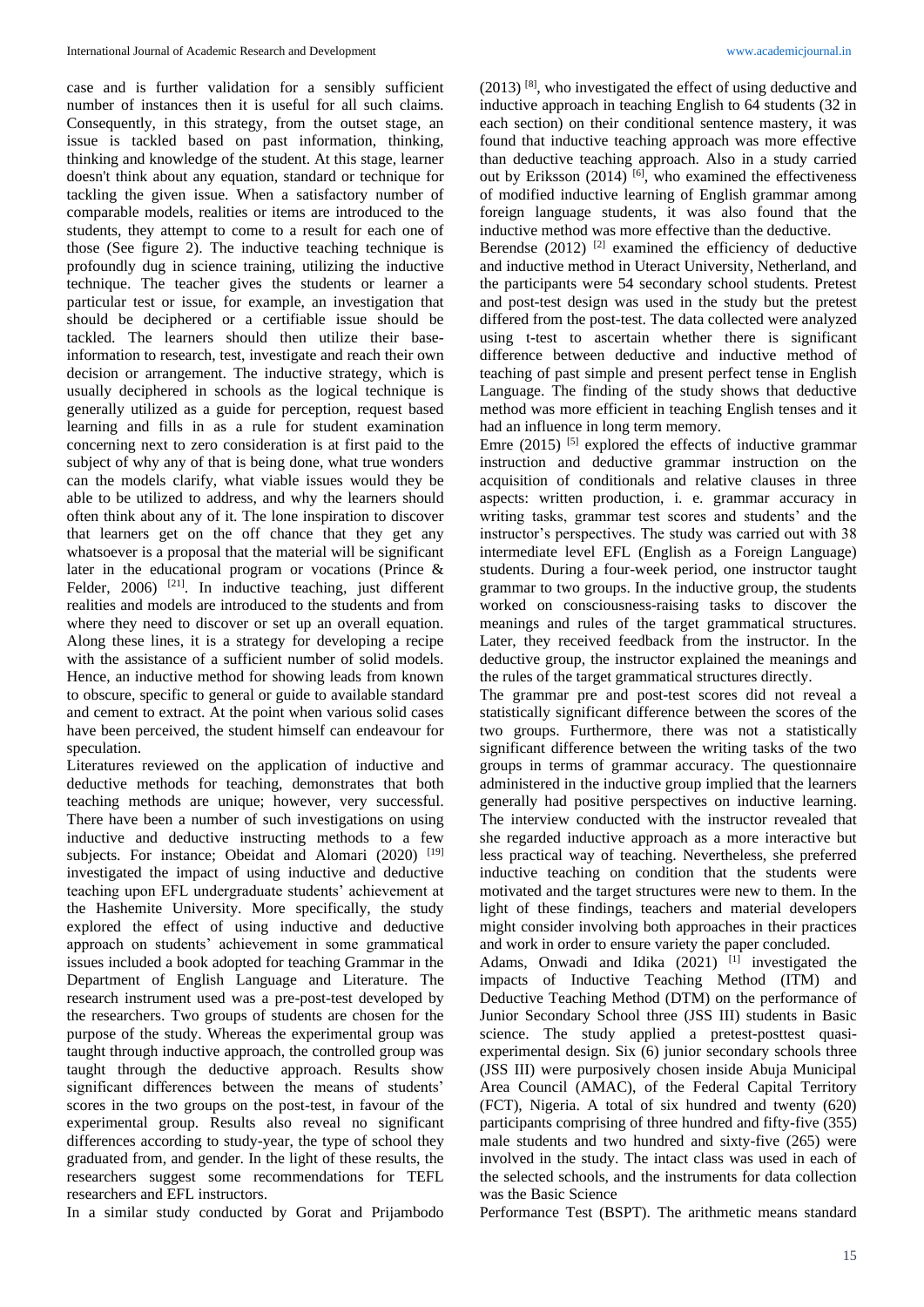variation and One-way Analysis of Covariance (ANCOVA) were applied using Statistical Package for Social Sciences (SPSS) version 26 to test two hypotheses at the 0.05 level of significance.

The preliminary test result revealed that the data collected met the normality assumption, few outliers and homogeneity of variance. The main result showed that the most effective and preferred teaching method is the inductive teaching method. There was a significant difference in the male student's mean performance [F  $(2,351) = 25.911$ , p=0.000] between the three groups. The study also discovered no significant difference in the female student's mean performance [F  $(2,260) = 0.154$ , p=0.857] between the three groups while adjusting for the pretest score. Given the discoveries, it is suggested that the utilization of inductive teaching method should be encouraged and the necessary facilities and equipment needed for proper implementation should be provided by the school authorities.

Other studies include those of Dameus, Tilley and Brant, (2004) [4] in Agricultural Economics; Narendra and Yadav  $(2017)$ <sup>[16]</sup> for Mathematics; Rodex reaction in Chemistry by Jong, Acampo and Verdonk (1995)<sup>[12]</sup>; Nejla (2000)<sup>[17]</sup> in Chemistry; Silas and Bright (2012)<sup>[22]</sup> in Circle Geometry and Trigonometry; Hafsah,  $(2014)$ <sup>[9]</sup> in Electrochemistry. Numerous studies have been directed to research the effectiveness of deductive and inductive methods of teaching various subjects; the summary of the comparative studies by scholar reviewed above shows that studies in the area of effect of deductive and inductive methods of teaching Chemistry among senior secondary schools' students in Obio-Akpor local government area of Rivers state have not been investigated so far. This study shall therefore fill the research gaps and provide a solution with the established problems.

### **Statement of the Problem**

Student's persistent poor performance in Chemistry has been partially attributed to poor teaching and instructional methods used by teachers. The gravity of the awful performance of secondary school students in Chemistry and continuous use of conventional methods of teaching is considered as one of the main deficiency influencing the learning and high accomplishment in Chemistry. Several learners find Chemistry as limitation in achieving their goals and purposes.

Learners desiring to study medicine, engineering, pharmacy and other science related courses cannot do so except they credit Chemistry. Consequently, it is essential to prepare the learner beginning from the secondary level to assist them increase their academic feat in Chemistry. Underachievement of learners in science subjects, mostly Chemistry, has taken a stern height as stated by West African Examination Council. Based on this science teachers are required to find appropriate methods to deal with the existing colossal failure in Chemistry if they are to stop the exodus of science learner's to art and social science subjects.

Therefore, there is the need to improved consciousness of teaching method to be applied by the teacher while teaching Chemistry and increased confidence on the part of deductive and inductive teaching method on senior secondary school students' achievement in Chemistry must be examined. Thus, the aim of this study was to examine the effect of deductive and inductive teaching methods on senior school students' achievement in Chemistry in Obio-Akpor Local Government Area of Rivers State.

# **Research Questions**

- 1. What is the effect of deductive teaching method on the achievement of students in Chemistry?
- 2. What is the effect of inductive teaching method on the achievement of students in Chemistry?
- 3. To what extent do deductive and inductive methods of teaching differ on students' achievement in Chemistry?

#### **Hypothesis**

- 1. There is no significant difference in students' achievement between those taught with deductive and those taught with lecture method.
- 2. There is no significant difference in students' achievement between those taught with inductive method and those taught with lecture method.
- 3. There is no significant difference in students' achievement between those taught with deductive method and inductive method.

# **Methodology**

## **Research Design**

The study adopted quasi-experimental design specifically pretest, post-test, non-equivalent and control group form. The purpose of using this form agrees with Kolo (2003), who says that, experiments are to investigate possible causal and effects correlation among two or more variables by the application of treatment which cannot be resolved by observation or description.

### **Population of Study**

The population of this study comprises of all learners in Government Senior Secondary Schools in Obio-Akpor Local Government Area of Rivers State. There are 14 (fourteen) government senior secondary schools with an overall number of 3,698 Chemistry students.

# **Sample and Sampling Techniques**

The sample for the study was 140 senior secondary II (SS2) Chemistry students selected via multistage sampling technique. Two intact classes were assigned to experimental group (deductive and inductive method) and one intact to control group (lecture method). The number of Chemistry students in these (3) schools were four hundred and thirty nine (439) students. The distribution of the samples drawn from the population is as presented in Table 1 below.

|  |  | Table 1: Sample distribution by schools and group |  |  |  |  |
|--|--|---------------------------------------------------|--|--|--|--|
|--|--|---------------------------------------------------|--|--|--|--|

| S. N. | <b>Names of school</b>                       | <b>Population of chemistry study</b> | Group        | Number sampled |
|-------|----------------------------------------------|--------------------------------------|--------------|----------------|
|       | Community secondary school (CSS) Rumuolumeni |                                      | Experimental |                |
|       | Community secondary school (CSS) Rumuapara   | 48ء                                  | Control      |                |
|       | Community secondary school (CSS) Ogbogoro    |                                      | Experimental |                |
|       | Total                                        | 439                                  |              | 140            |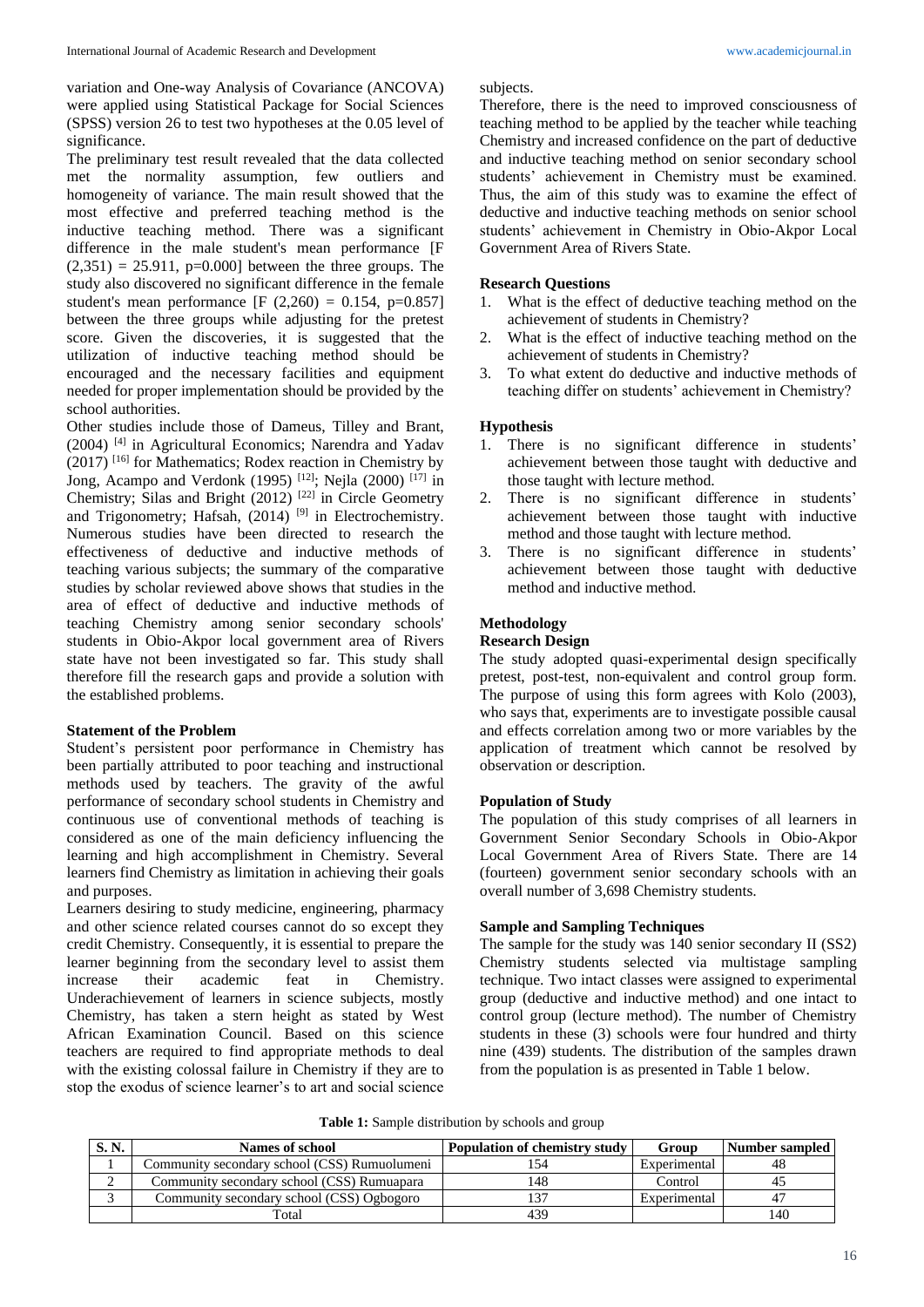The choice of the three (3) schools above is because they share common characteristics like student's type, academic objectives, educational facilities and educational policies.

# **Research Instrument**

The instrument for data collection was researchers constructed Chemistry Achievement Test (CAT). The Chemistry achievement test had two parts, the first part sought answers on students' personal data such as school, sex and class while part two (2) was based on questions covering concepts such as, concept of periodicity of element and carbon and its compounds. The test consisted of 30 multiple choice items with five options A to E. The students were expected to put a tick  $(\sqrt{})$  on the correct option of their choice. The maximum and minimum points obtainable in the test included 30 and 0 points respectively because each

correct answer attracted 1 mark and wrong one attracted no mark.

#### **Validity of the Instrument**

The instrument used for this study was developed by the researchers. After drafting the thirty (30) test items for the achievement test, they were given to the Chemistry Education experts, one secondary school Chemistry teacher and one Educational Measurement and Evaluation lecturer in Ignatius Ajuru University of Education, Rumuolumeni. Furthermore, the experts were given the objectives, research questions and hypotheses of the study to aid their task. Observations, remarks and submissions by the experts were used to adjust the instrument were necessary before the instrument was used for field work. The table of specification is as given in Table 2.

|  |  |  |  |  |  |  |  | Table 2: Table of Specification for 30 multiple choice items in Chemistry |
|--|--|--|--|--|--|--|--|---------------------------------------------------------------------------|
|--|--|--|--|--|--|--|--|---------------------------------------------------------------------------|

| <b>Topic</b>            | <b>No. of Questions</b> | <b>Ouestion Distribution</b>                           | % of Questions | <b>Bloom Education Taxonomy</b> | <b>Ouestions Distribution Based on</b> |
|-------------------------|-------------------------|--------------------------------------------------------|----------------|---------------------------------|----------------------------------------|
|                         |                         |                                                        |                |                                 |                                        |
| Periodicity of element  |                         | $\left[3,5,6,8,9,11,15,16,17,18,19,22;23,24,27\right]$ | 50             |                                 |                                        |
| Carbon and its compound |                         | $[1,2,4,7,10,12,13,14,20,21,25,26,28,29,30]$           | 50             |                                 |                                        |
| Total                   | 30                      |                                                        | 100            |                                 |                                        |

Key:  $R$  = Remembering,  $U=$  Understanding,  $T=$  Thinking

### **Reliability of the instrument**

Reliability of the instrument was ascertained by administering the instrument to 30 students in Obio-Akpor local government area of Rivers State who were not part of the sampled schools. The student's responses were subjected to Kuder-Richardson 20 formula (KR-20) to determine the internal consistency. The reliability coefficient of 0.80 was obtained for the instrument. The value is considered high enough to guarantee the use of the instrument.

#### **Method of Data Collection**

The method of data collection was in three stages:

**Stage one:** permission was obtained from the authorities of the schools that were involved for the use of their students and lesson period, which lasted for two weeks each to both experimental and control schools.

**Stage two:** the students (Experimental and control groups) of the study were subjected to pretest under the same condition to determine the level of their performance with the assistance of research assistant (students' classroom teacher).

**Stage three:** after treatment, which lasted for two weeks, the same instrument was administered to the students as post-test and the score obtained recorded as post-test scores.

#### **Method of Data Analysis**

The relevant data collected were subjected to mean and standard deviation statistics in order to obtain and provide answers to the research questions. Analysis of co-variance (ANCOVA) was used to test the hypotheses formulated for the study at 0.05 level of significance. ANCOVA was used in order to take care of the errors of initial differences in the ability level of the students. The pretest scores were used as covariate while post-test score was the dependent variable.

### **Results**

**Research Questions 1:** What is the effect of deductive teaching method on the achievement of students in Chemistry?

To answer the above question, data gathered on students' achievements after treatment were subjected to mean and standard deviation statistics. The result is as presented in Table 3.

**Table 3:** Mean and standard deviation of students' achievement between deductive and lecture methods

| <b>Method</b> | v     | Sd   |
|---------------|-------|------|
| Deductive     | 12.60 | 3 ዓ6 |
| Lecture       | 12 60 | 5.66 |

Table 3 shows the mean and standard deviation values for the deductive and lecture methods. The mean and standard deviation for deductive group was 12.60 and 3.96 respectively, while that of the lecture method, and were 12.60 and 3.66 respectively. A closer examination of the two mean values revealed that there is no difference in the means score for the two groups. This showed that the achievement of the student exposed to deductive method and lecture method did not differ.

**Research Question 2:** What is the effect of inductive teaching method on the achievement of students in Chemistry?

To answer the above question, data gathered on students' achievement after treatments were subjected to mean and standard deviation statistics. The result is presented in Table 4.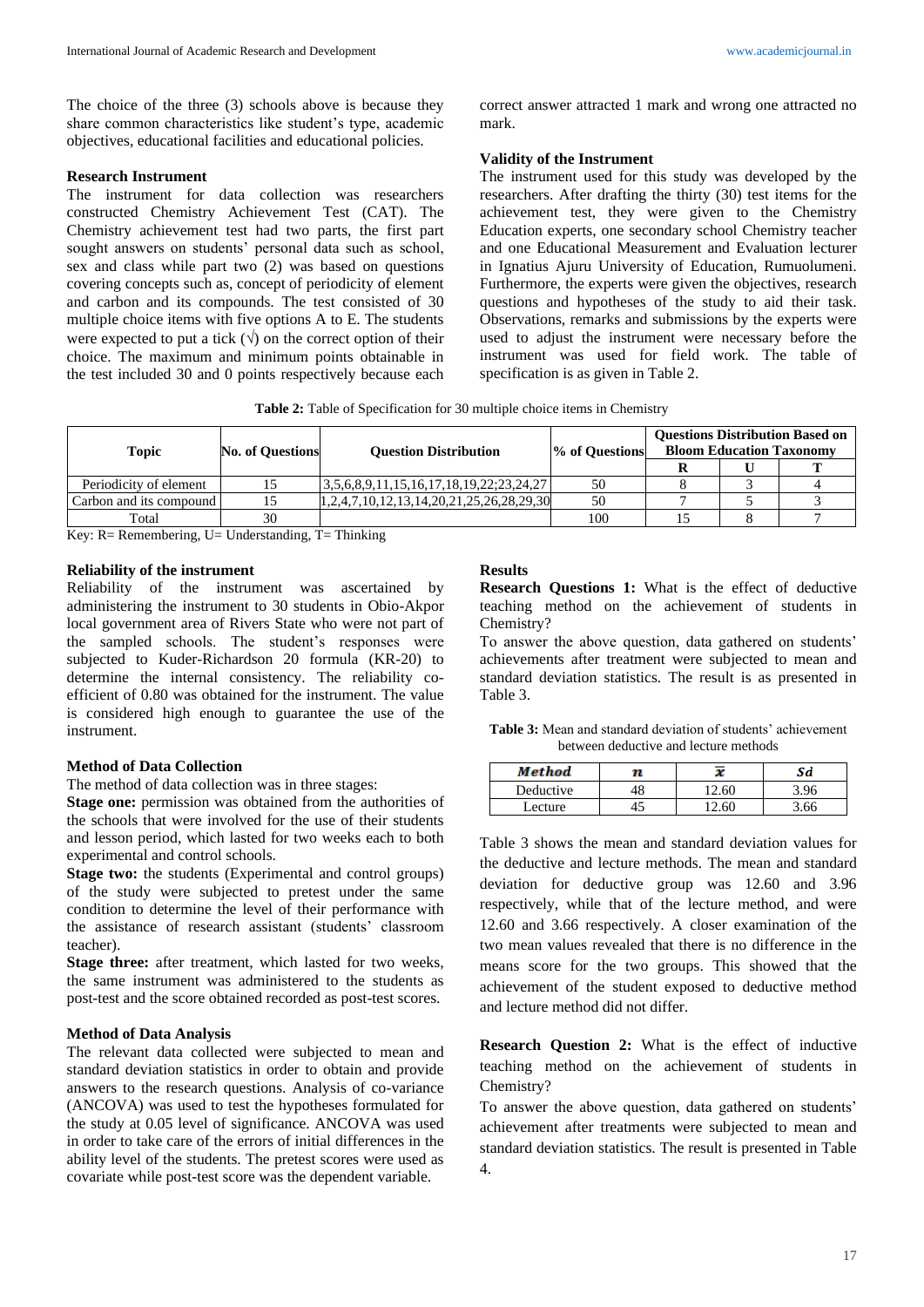**Table 4:** Mean and Standard deviation of students' achievement between inductive and lecture methods

| Method    | n  | x     | Sd          |
|-----------|----|-------|-------------|
| Inductive | Δ΄ | 18.57 | $5.5^\circ$ |
| ecture    |    | 60    | .66         |

Table 4 shows the mean and standard deviation values for inductive method (Experimental group) and lecture method (control group). The mean and standard deviation for inductive method was 18.57 and 3.59 respectively, while that of the control group (lecture method), mean and standard deviation value was 12.60 and 3.66 respectively.

This showed that student taught using inductive method had higher academic achievement than those taught using lecture method.

**Research Question 3:** what is the effect of deductive and inductive teaching method on the performance of students in chemistry?

To answer the above question, data gathered on students' achievement after treatments were subjected to mean and standard deviation statistics. The result is presented in Table 5.

**Table 5:** Mean and standard deviation of students' achievement between deductive and inductive teaching methods

| Method    | n |       | Sd  |
|-----------|---|-------|-----|
| Inductive |   | 18.57 |     |
| Deductive |   | 12.60 | ۔96 |

Table 5 shows the means and standard deviation values for the deductive and inductive group. The mean and standard deviation for deductive methods was 12.60 and 3.96 respectively while those of inductive method were 18.57 and 3.59 respectively.

This implies that students taught using inductive teaching method had higher academic achievement than those taught using deductive method.

**Hypothesis 1:** There is no significant difference in students' achievement between those taught with deductive method and those taught with lecture method.

To test this hypothesis, the pretest and post-test scores of the Chemistry Achievement Test of the experimental group and control group were analyzed using ANCOVA. The result is as shown in Table 6.

| <b>Source</b>   | <b>Type III sum of Squares</b> | df | <b>Mean Square</b> |         | Sig. |
|-----------------|--------------------------------|----|--------------------|---------|------|
| Corrected Model | 11.363                         |    | 5.681              | .389    | .679 |
| Intercept       | 947.434                        |    | 947.434            | 647.434 | .060 |
| Pretest         | 11.362                         |    | 11.362             | .778    | .380 |
| Group           | .362                           |    | .312               | .021    | .884 |
| Error           | 1314.917                       | 90 | 14.610             |         |      |
| Total           | 16096.00                       | 93 |                    |         |      |
| Corrected total | 1326.280                       | 92 |                    |         |      |

**Table 6:** Summary of ANCOVA analysis on the difference in students' achievement between deductive and lecture methods

NS= Not significant, p (.884)> 0.0.5 level of significance

Table 6 shows that the calculated F  $(1, 90) = .021$  which is not significant at 0.05 level of significance. Hence, the stated null hypothesis is therefore accepted. The result was that there is no significant difference in students' achievement between those taught with deductive method and those taught with lecture method in Chemistry.

**Hypothesis 2:** There is no significant difference in students' achievement between those taught with inductive method and those taught with lecture method.

To test the hypothesis, the pretest and post-test scores of the Chemistry Achievement Test of the experimental group and control group were analyzed using ANCOVA. The result is as shown in Table 7.

**Table 7:** Summary of ANCOVA analysis on the difference in students' achievement between inductive and lecture methods

| <b>Source</b>   | <b>Type III sum of Squares</b> | df | <b>Mean Square</b> |           | Sig. |
|-----------------|--------------------------------|----|--------------------|-----------|------|
| Corrected Model | 855.514                        |    | 427.757            | 33.181    | .000 |
| Intercept       | 1446.725                       |    | 1446.725           | 112.222   | .000 |
| Pretest         | 34.932                         |    | 34.934             | 2.710     | .103 |
| Group           | 529.814                        |    | 539.814            | $41.097*$ | .000 |
| Error           | 1147.355                       | 89 | 12.892             |           |      |
| Total           | 24542.000                      | 92 |                    |           |      |
| Corrected total | 2002.870                       | 91 |                    |           |      |

 $*$ Significant, p  $(.000) < 0.05$  level of significance.

Table 7 reveals that the calculated F  $(1, 89) = 41.097$  is significant at 0.05 level of significance. Hence, the stated null hypothesis is rejected. The result was that there is significant difference in students' achievement between those taught with inductive method and these taught with lecture method in Chemistry.

**Hypothesis 3:** There is no significant difference in students' achievement between those taught with deductive method and those taught with inductive method.

To test this hypothesis, the pretest and post-test scores of the Chemistry Achievement Test of the students in deductive method and those in inductive method were analyzed using ANCOVA. The result is as shown in Table 8.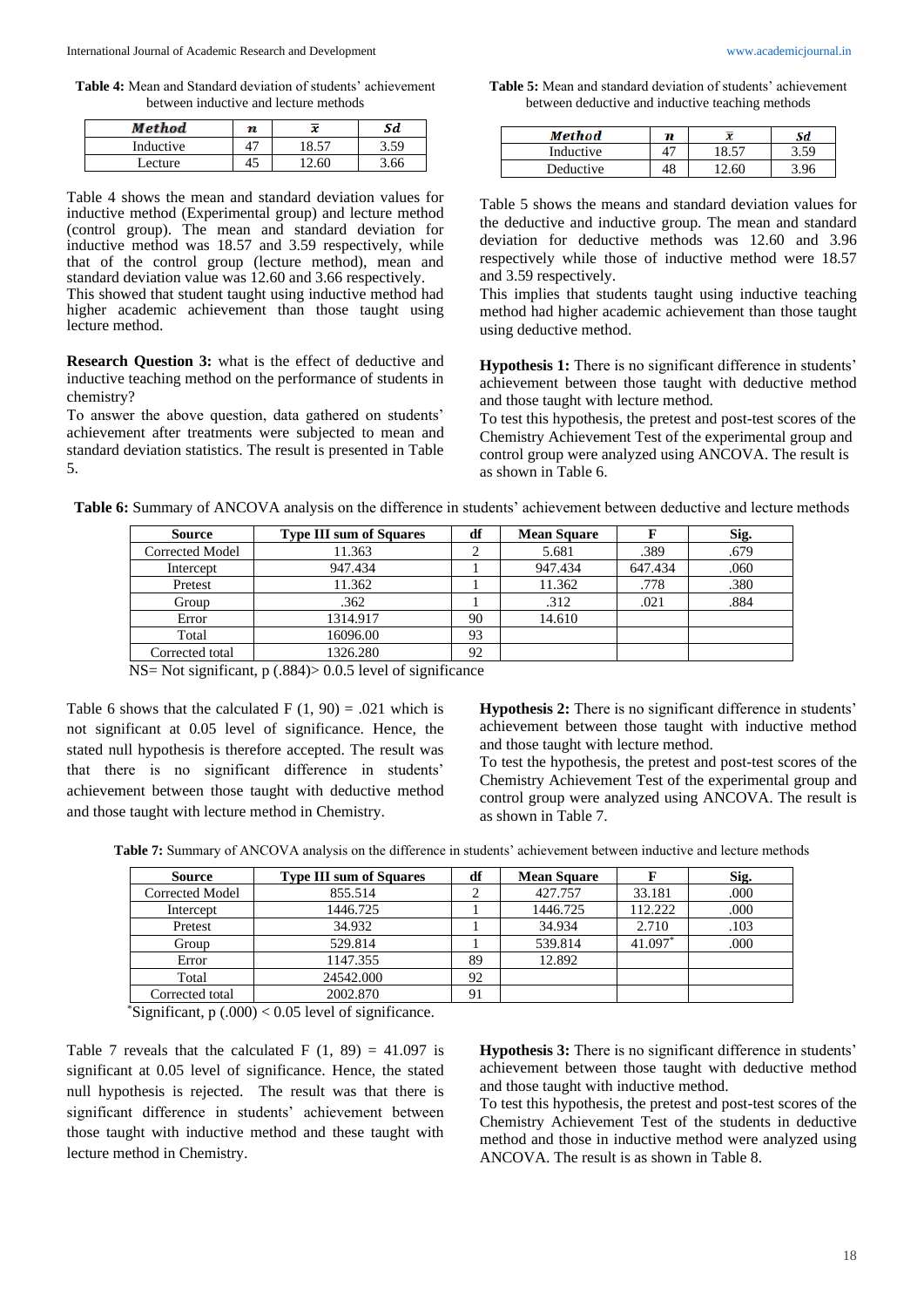| <b>Table 8:</b> Summary of ANCOVA analysis on the difference in students' achievement when taught with deductive method and |  |
|-----------------------------------------------------------------------------------------------------------------------------|--|
| inductive method                                                                                                            |  |

| Source          | <b>Type III sum of Squares</b> | df | <b>Mean Square</b> |           | Sig. |
|-----------------|--------------------------------|----|--------------------|-----------|------|
| Corrected Model | 896.340                        |    | 448.170            | 32.185    | .000 |
| Intercept       | 1375.797                       |    | 1375.797           | 98.801    | .000 |
| Pretest         | 49.877                         |    | 49.877             | 3.582     | .062 |
| Group           | 418.277                        |    | 418.277            | $30.038*$ | .000 |
| Error           | 1281.092                       | 92 | 13.925             |           |      |
| Total           | 25172.000                      | 95 |                    |           |      |
| Corrected total | 2177.432                       | 94 |                    |           |      |

\*Significant,  $p(.000) < 0.05$  level of significance.

Table 8 indicates that the calculated F  $(1, 92) = 30.038$  was found to be significant at 0.05 level of significance. Therefore, the null hypothesis is hereby rejected. The result is that there is significant difference in students' achievement between those taught with deductive method and those taught with inductive method in Chemistry.

# **Discussion**

# **Effect of deductive method and lecture method on student's achievement in chemistry**

From the findings, it was discovered that students taught using deductive and lecture method had no significant difference in achievement. This was confirmed by their calculated mean academic achievement in Chemistry which were 12.60 and 12.60 for experimental and control group students respectively. The result here reveals that there is no difference in students' achievement when taught with deductive method and lecture method. This is because they are both teacher centered in which communication is one way because the teacher is the only one speaking. The result disagrees with Hmeden and Naji  $(2016)$ <sup>[11]</sup> who found that deductive teaching method (experimental group) achieved better than the control group (conventional lecture method). The deductive teaching method is strong instructional devices that can broaden the students' scope of chemical contents.

# **Effect of inductive method and lecture method on student's achievement in chemistry**

From the findings it was discovered that students taught using inductive method had significantly better academic achievement than their counterparts taught with lecture method. This result is not entirely surprising, as in fact, confirms the assumption of Martins  $(2000)$ <sup>[14]</sup> that the students taught using inductive method (experimental) performed significantly better than those taught using traditional lecture method. This was confirmed by their calculated mean achievement in Chemistry which was 18.57 and 12.60 respectively.

Chemistry which is a core science subject demands critical thinking. The finding is in agreement with Muhammad (2007) [15] that inductive teaching method has been described as problem solving, critical thinking, reflective investigation, deductive reasoning and not ordinary individual assumption.

On the other hands, the result of this study disagrees with Omokaadejo (2015)  $[20]$  who published that there was no significance difference in students' performance between those taught with inductive method and those taught with lecture method.

# **Effect of deductive method and inductive method on students' achievement in chemistry**

The result her reveals that there is difference in students' achievement between students taught with deductive method and those taught with inductive method, in favour of inductive method. The finding was also statistically found to be significantly different. The finding is consistent with Kuder's findings in 2009 in Spain. Kuder's study showed that there was a little higher level of performance as well as higher level of satisfaction in the group exposed to the inductive lesson. The next finding which supports this study was that by Haight  $(2007)$  <sup>[10]</sup>. The result showed a significant difference among students mean immediate test scores favouring inductive approach.

Similarly the result agrees with Berendse  $(2012)$  <sup>[2]</sup>, Wang  $(2012)$ <sup>[24]</sup> that there was significant difference in students' performance between those that taught with deductive method and those that taught with inductive method, who found that inductive approach is more efficient than deductive approach.

#### **Conclusion**

Based on the findings of the study, it was concluded that inductive teaching method is effective for teaching concepts in Chemistry at secondary school level as the method enhanced academic achievement in Chemistry.

# **Recommendations**

The following recommendations are made:

- 1. Teachers should be encouraged to teach Chemistry using inductive teaching method and discourage the use of lecture method alone as the former technique enhances better academic achievement.
- 2. Government should support teachers to participate in workshops and seminars on the appropriate and effective use of inductive instructional method, so as to equip them with the relevant skills for inductive teaching.
- 3. The Ministry of Education should provide all the needed teaching aids and facilities for the efficient use of inductive teaching technique in Chemistry.

#### **References**

- 1. Adams SO, Onwadi RU, Idika JU. Effect of Inductive and Deductive Teaching Methods on Students' Performance in Basic Science Among Junior Secondary Schools Students: A Gender Study. American Journal of Education and Information Technology, 2021:5(1):27-36. doi: 10.11648/j.ajeit.20210501.15
- 2. Berendse E. *A comparison between the effectiveness of*